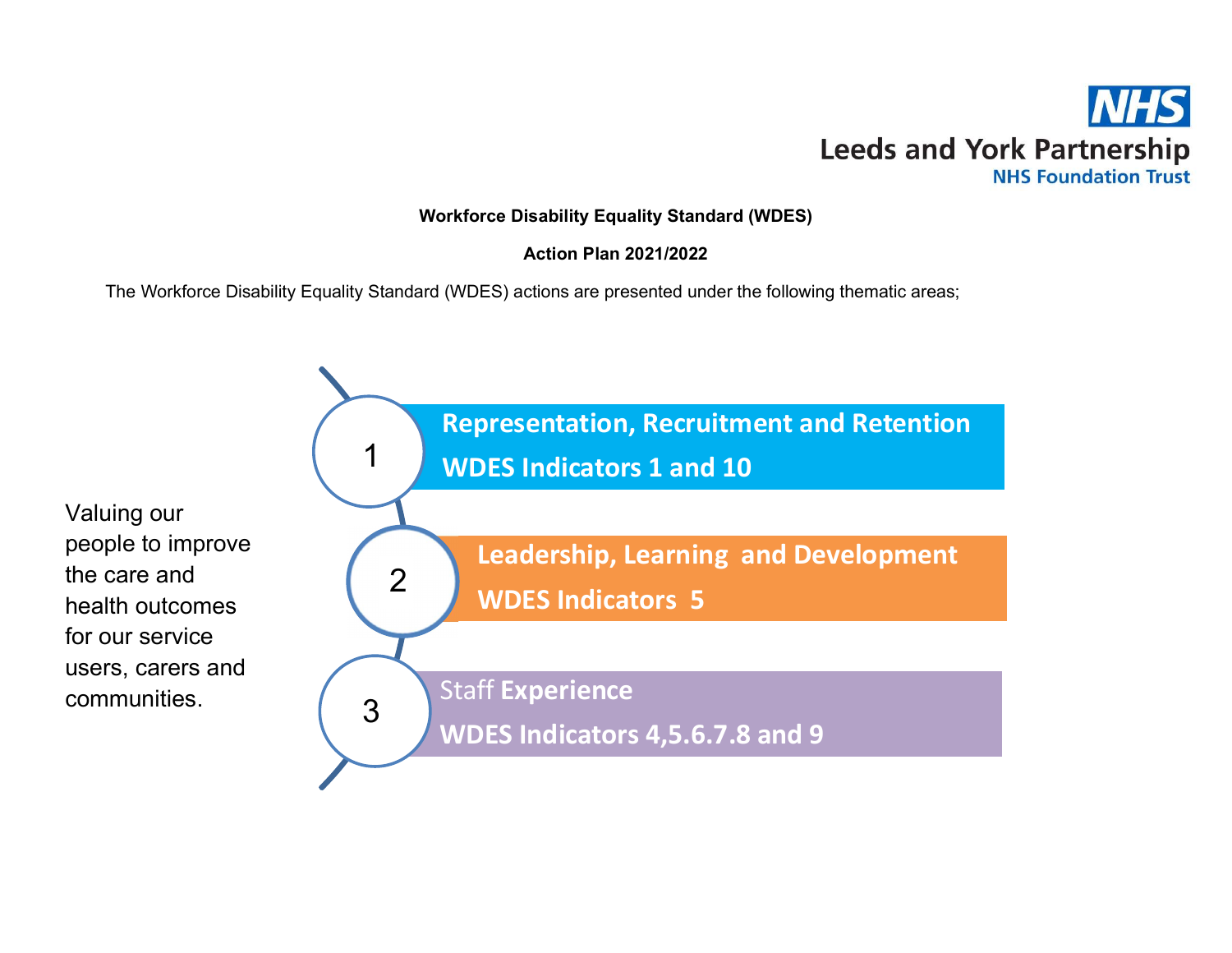## Workforce Disability Equality Standard (WDES) Indicators

The WDES is comprised of ten indicators and further details of the indicators and required breakdown are as follows:

#### Workforce indicators - for each of these three workforce indicators, compare the data for disabled and non-disabled staff.

1. Percentage of staff in each of the Agenda for Change (AfC) Bands 1-9 or Medical and Dental subgroups and VSM (including executive Board compared with the percentage of staff in the overall workforce disaggregated by:

Cluster 1: AfC Bands - under 1, 1, 2, 3 and 4

Cluster 2: AfC Band 5, 6 and 7

Cluster 3: AfC Band 8a and 8b

Cluster 4: AfC Band 8c, 8d, 9 and VSM (including Executive Board members)

Cluster 5: Medical and Dental staff, Consultants

Cluster 6: Medical and Dental staff, Non-consultant career grade

Cluster 7: Medical and Dental staff, Medical and dental trainee grades

2. Relative likelihood of staff being appointed from shortlisting across all posts.

3. Relative likelihood of staff entering the formal capability process, as measured by entry into the formal capability process.

# National NHS Staff Survey indicators (or equivalent) - for each of the four staff survey indicators, compare the outcomes of the responses for disabled and non-disabled staff

4a. Percentage of staff experiencing harassment, bullying or abuse from;

- patients, relatives or the public in last 12 months
- managers in last 12 months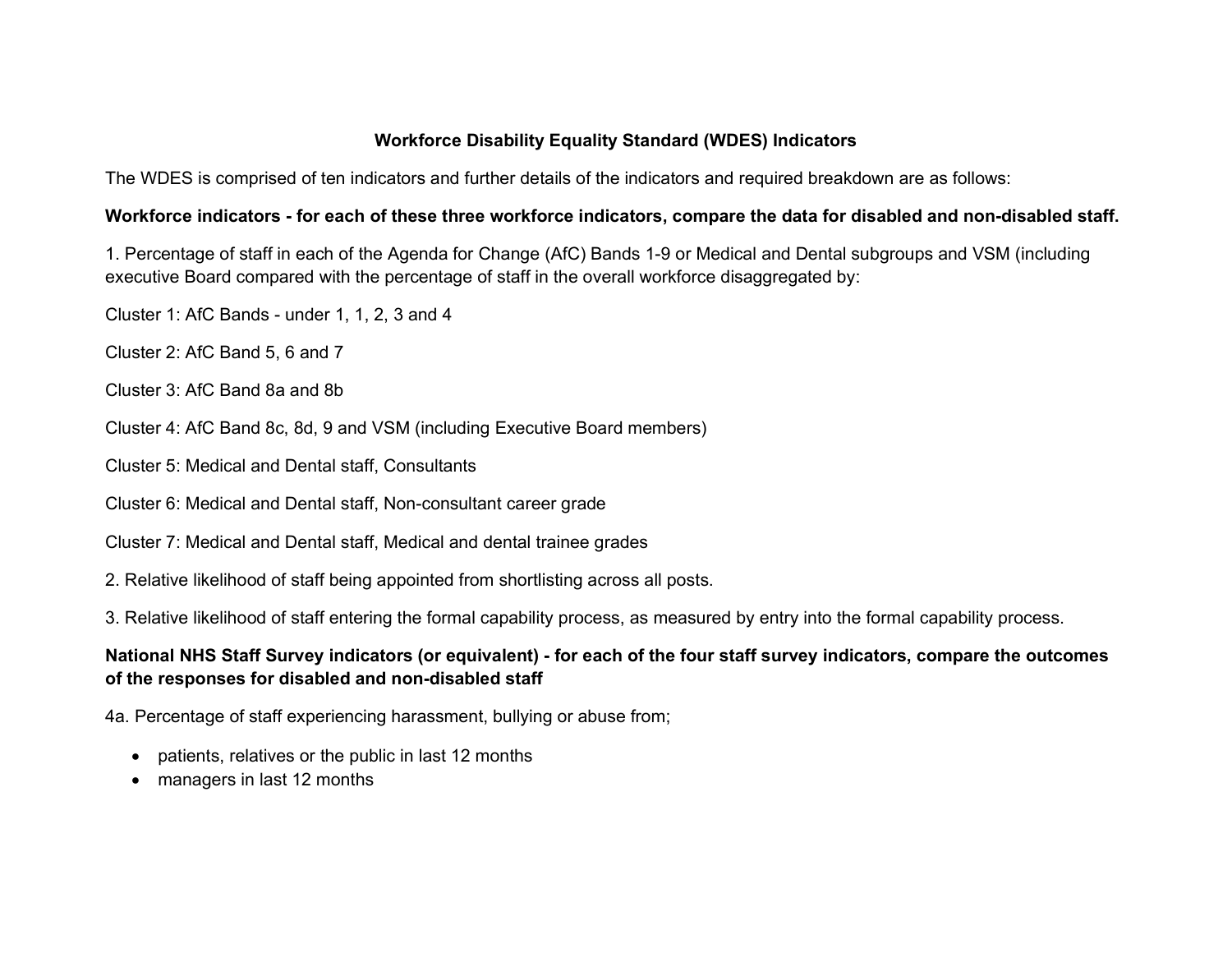- colleagues in last 12 months
- 4b. Percentage reporting harassment, bullying or abuse.
- 5. Percentage believing that trust provides equal opportunities for career progression or promotion.
- 6. Percentage who felt pressure to come to work, despite not feeling well enough to perform their duties.
- 7. Percentage of staff satisfied with the extent to which the Trust values their work.
- 8. Percentage of disabled staff saying their employer has made adjustments to enable them to carry out their work.
- 9. Staff engagement score.

### Board representation indicator. For this indicator, compare the difference for disabled and non-disabled staff

10. Percentage difference between the organisation's Board voting membership and the overall workforce disaggregated by:

- By voting membership of the Board.
- By Executive membership of the Board.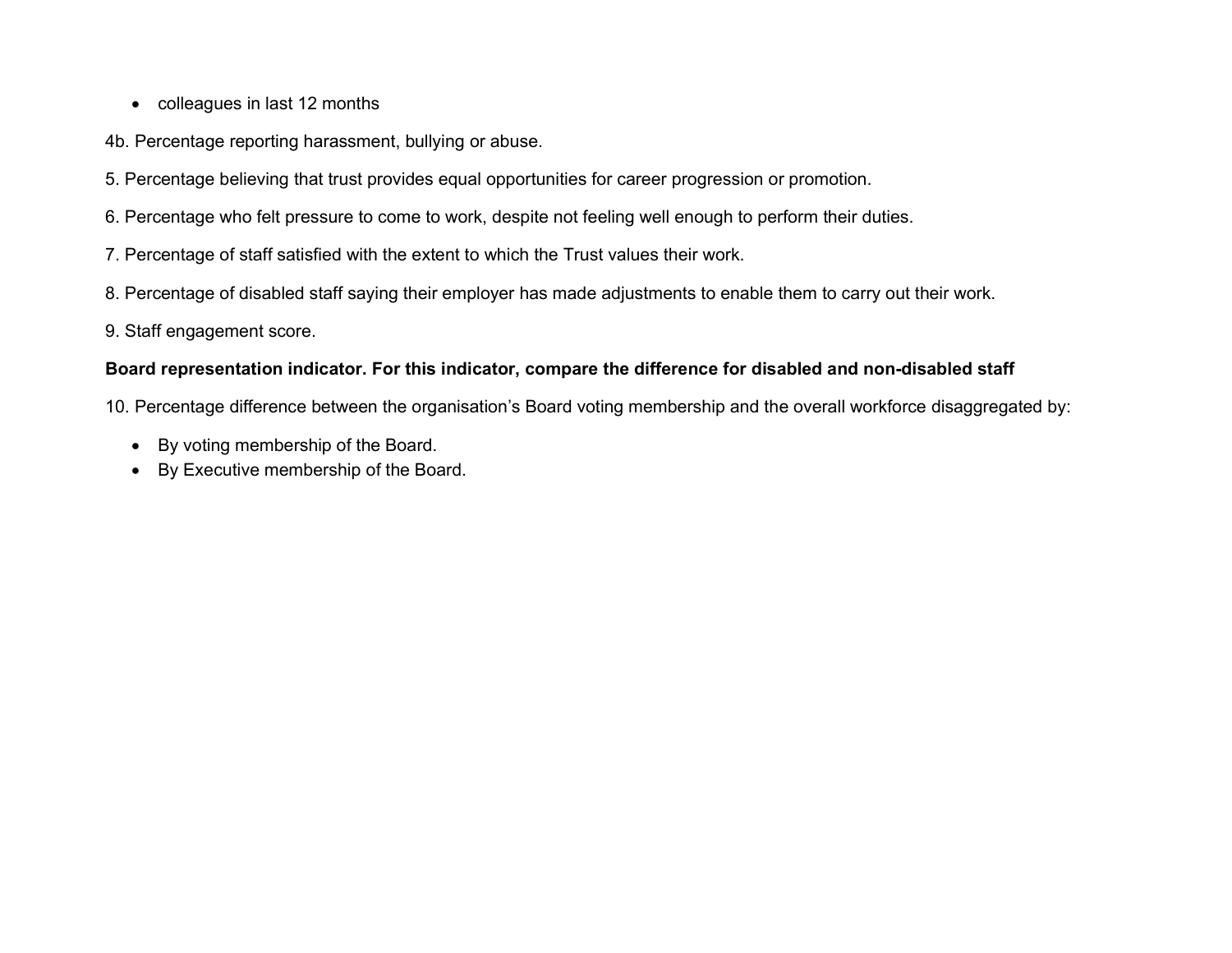| Theme 1; Representation, Recruitment and Retention |                                                                                                                                                                                                                                                                                                                                                                   |                                                                                                                                                          | <b>Indicator 1 and 2</b>                                                                                                              |                   |
|----------------------------------------------------|-------------------------------------------------------------------------------------------------------------------------------------------------------------------------------------------------------------------------------------------------------------------------------------------------------------------------------------------------------------------|----------------------------------------------------------------------------------------------------------------------------------------------------------|---------------------------------------------------------------------------------------------------------------------------------------|-------------------|
|                                                    |                                                                                                                                                                                                                                                                                                                                                                   |                                                                                                                                                          |                                                                                                                                       |                   |
|                                                    | <b>Action</b>                                                                                                                                                                                                                                                                                                                                                     | <b>Responsibility/Contributors</b>                                                                                                                       | <b>Status Update</b>                                                                                                                  | <b>Achieve By</b> |
| 1.1                                                | Work with the Disability and Wellbeing Network (DaWN)<br>to develop an engagement and communications<br>campaign; to support and increase psychological safety<br>and highlight the benefits of staff declaring they have a<br>disability, with the aim to increase the number of staff<br>sharing they have a disability via ESR from current figure<br>of 5.7%. | Diversity and Inclusion Project<br>Manager, with support from<br>stakeholders; DaWN network,<br>Human Resources Communications,<br>Health and Wellbeing. | Engagement and communications<br>campaign in development, finalise by<br>December 2021.                                               | August 2022       |
| 1.2                                                | Develop and launch workplace adjustments toolkit to<br>increase greater awareness of reasonable adjustments<br>good practice.                                                                                                                                                                                                                                     | Diversity and Inclusion Project<br>Manager, with support from<br>stakeholders; DaWN network,<br>Human Resources Communications,<br>Health and Wellbeing. | Toolkit in development, to be<br>launched January 2022.                                                                               | January 2022      |
| 1.3                                                | Roll out inclusive recruitment and selection training model<br>to all staff that sit on appointment panels, including the<br>unbiasing of recruitment and values based practice.                                                                                                                                                                                  | Recruitment Team Manager,<br>working in partnership with the<br>Diversity and Inclusion Project<br>Manager.                                              | Implementation commenced May<br>2021 targeting top 60 most frequent<br>recruitment panel chairs.                                      | September<br>2022 |
| 1.3                                                | Review policies and practices and undertake equality<br>impact assessment on both HR and operational policies<br>and processes, for issues of systemic discrimination by<br>involving disabled staff (and other staff equality groups).                                                                                                                           | Associate Director of Employment,<br>in partnership with Head of<br>Diversity and Inclusion and Staff<br>network Chairs/Vice Chairs                      | At each policy's review date via<br>Employment Policy Review Group,<br>process in place July 2021.                                    | Ongoing           |
| 1.4                                                | To establish and develop Cultural Inclusion Ambassador<br>(independent person) role, to advise and constructively<br>challenge recruitment processes to help eliminate any<br>potential bias.                                                                                                                                                                     | Head of Diversity and Inclusion,<br>working in partnership with<br>Associate Director of Employment.                                                     | Role developed working in<br>partnership with RCN, recruitment<br>commenced September 2021. Roles<br>to be operational by March 2022. | <b>March 2022</b> |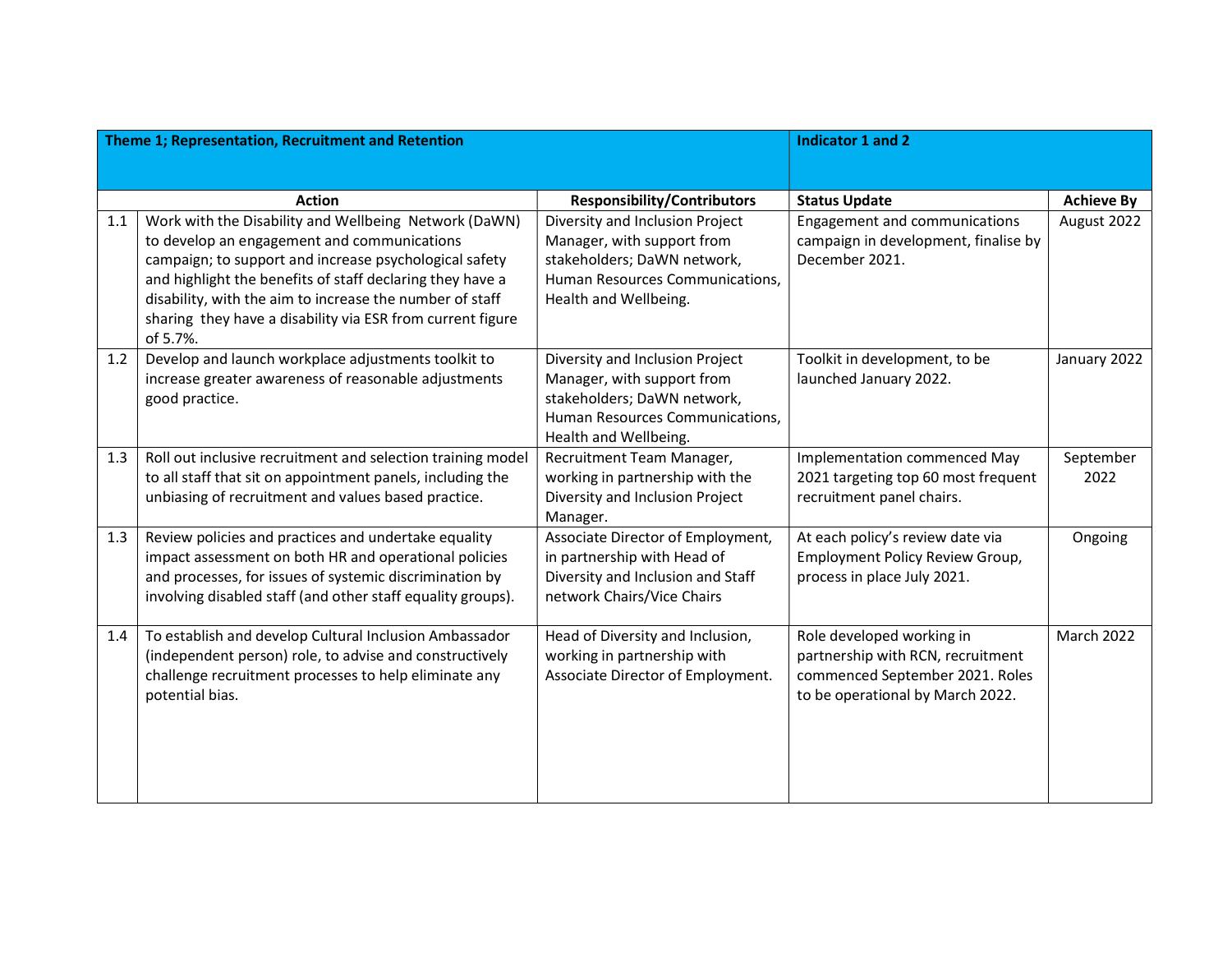| Theme 2; Leadership, Learning and Development |                                                                                                                                                                                                                                                                                               |                                                                                                                                                                                                       | Indicators 1,2 and 5                                                                                                                                                                                                   |                   |
|-----------------------------------------------|-----------------------------------------------------------------------------------------------------------------------------------------------------------------------------------------------------------------------------------------------------------------------------------------------|-------------------------------------------------------------------------------------------------------------------------------------------------------------------------------------------------------|------------------------------------------------------------------------------------------------------------------------------------------------------------------------------------------------------------------------|-------------------|
|                                               |                                                                                                                                                                                                                                                                                               |                                                                                                                                                                                                       |                                                                                                                                                                                                                        |                   |
| <b>Action</b>                                 |                                                                                                                                                                                                                                                                                               | <b>Responsibility/Contributors</b>                                                                                                                                                                    | <b>Status Update</b>                                                                                                                                                                                                   | <b>Achieve By</b> |
| 1.1                                           | Scope extending Reciprocal Mentoring model to focus<br>on disability, to give senior managers greater insights<br>into the context and experience of disabled colleagues<br>in the workplace.                                                                                                 | Head of Diversity and Inclusion in<br>partnership with Organisational<br>Development.                                                                                                                 | Pilot reciprocal mentoring<br>programme with focus on ethnicity<br>commenced -October 2020. Mid -<br>programme evaluation completed-<br>September 2021. Programme<br>completion and evaluation planned-<br>March 2022. | June 2022         |
| 1.2                                           | Embed Cultural Intelligence (CQ) and Inclusion learning<br>and development; to expand the learning more widely<br>across the Trust for example through participating in<br>reciprocal mentoring.                                                                                              | Head of Organisational Development.                                                                                                                                                                   | Evaluate the pilot of Cultural<br>Intelligence and Inclusive Leadership<br>programme and develop future<br>delivery options- December 2021.<br>Aim to roll out programme-<br>September 2022.                           | September<br>2022 |
| 1.3                                           | Scope extending the 'Moving Forward' career<br>development programme aimed at supporting BAME<br>staff at Bands 5 and 6, in partnership with South West<br>Yorkshire, Bradford District Care and Mid Yorkshire NHS<br>Trusts to disabled colleagues.                                          | Learning and Organisational<br>Development Lead.                                                                                                                                                      | Partnership programme commenced<br>in 2021 and due to be completed by<br>June 2022.                                                                                                                                    | June 2022         |
| 1.4                                           | Increase awareness of the opportunities for training,<br>continuous professional development (CPD) and work-<br>based learning, through promotion of the West<br>Yorkshire and Harrogate System, regional, and national<br>programmes and event through internal<br>promotion/communications. | Organisational Development, in<br>partnership with Diversity and<br>Inclusion project Manager, DaWN<br>network, West Yorkshire and<br>Harrogate System leads and Trust<br><b>Communications Team.</b> | Workshops, events and programmes<br>actively promoted as they become<br>available.                                                                                                                                     | Ongoing           |